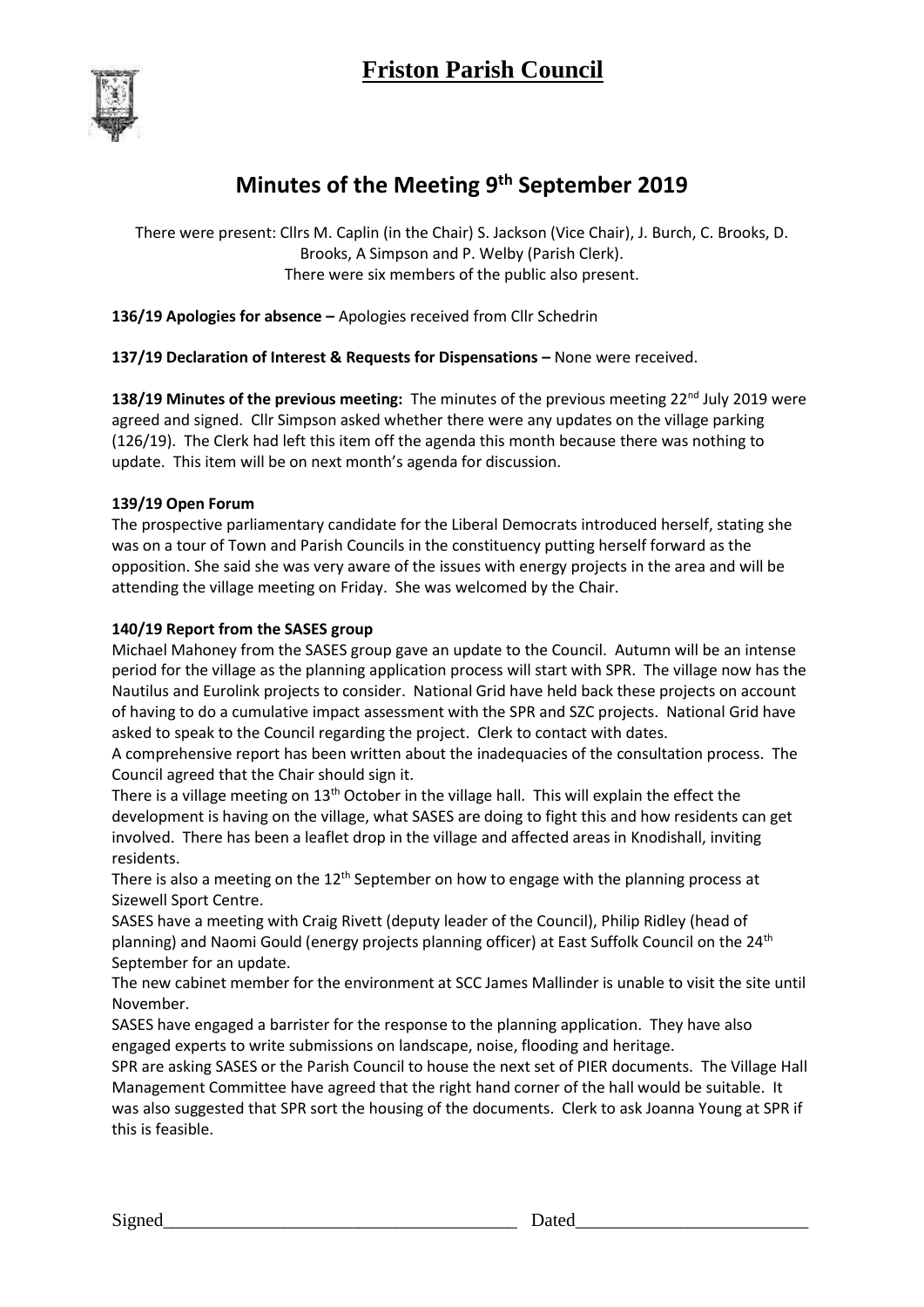# **Friston Parish Council**



## **141/19 County and District Councillor Reports**

The reports had been circulated prior to the meeting and are available on the website. Cllr Haworth-Culf was hoping to get to the meeting after attending one in Aldeburgh. Apologies had been received from the other District Cllrs and County Cllr.

## **142/19 Accounts**

The statement of accounts and authorisation to pay had been circulated prior to the meeting. The authorisation to pay was agreed and signed.

**143/19 Insurance –** The insurance renewal quote had been received for £860.86. Last year's premium was £838.11. The Council agreed that this was a reasonable increase and agreed to pay the premium. The Clerk had received an email from Community Action Suffolk advertising their insurance service. It was agreed to keep with Came & Co this year and try the CAS service next year.

**144/19 Sizewell C** – Cllr Jackson gave a reminder that the deadline for submissions for the Stage 4 consultation are due in by the  $27<sup>th</sup>$  September. There is a TEAGS meeting on Saturday  $14<sup>th</sup>$ September 10am – 12pm in Theberton Church chaired by Bill Turnbull. Cllr C Brooks will be attending. She also attended the exhibition in Stratford held by EDF.

**145/19 Planning –** None received this month.

## **146/19 Notice Board and Village Gates**

The new noticeboards are in position. The Council thanked Cllr Simpson and his associate for putting them up. It was agreed that the old one should be removed and the wood given to someone who can make use of it.

Cllr Simpson had made contact with David Chennery in Highways and asked him to advise on the speed limit options through the village. Cllr Simpson will reply to him with the Council's wish list of speed calming measures and will advise the Council when he has replied.

Mr Chennery had asked about the option of a Community Speedwatch scheme. Clerk to write to Theberton Council to ask about their scheme and to see whether there would be any interest in the village.

## **147/19 Village Hall**

The village hall management committee had found another company to update the fire alarm system and will pay for this out of VHMC funds.

The Clerk had made contact with the new Community Buildings officer at CAS and he had passed Friston's situation to a colleague. She had replied with some information for the Clerk to read through. The Clerk had only received this on Friday so was still working through it. She hoped this would clarify the lease situation.

#### **148/19 Play area**

The land agent for Blackheath Farms had written to the Clerk to say that the owners of the Village Green were content to issue a letter of comfort stating that the lease would be renewed at the end of the term. This would mean the Council could purchase new play equipment sooner rather than waiting for the lease to be renewed.

The Clerk agreed to find some companies to give the Council quotes on renewing the play equipment to the budget of around £12000. The Council agreed that natural looking colours or wooden equipment would be preferable. Cllr D Brooks is happy to act as liaison with the play companies.

Signed\_\_\_\_\_\_\_\_\_\_\_\_\_\_\_\_\_\_\_\_\_\_\_\_\_\_\_\_\_\_\_\_\_\_\_\_\_\_ Dated\_\_\_\_\_\_\_\_\_\_\_\_\_\_\_\_\_\_\_\_\_\_\_\_\_